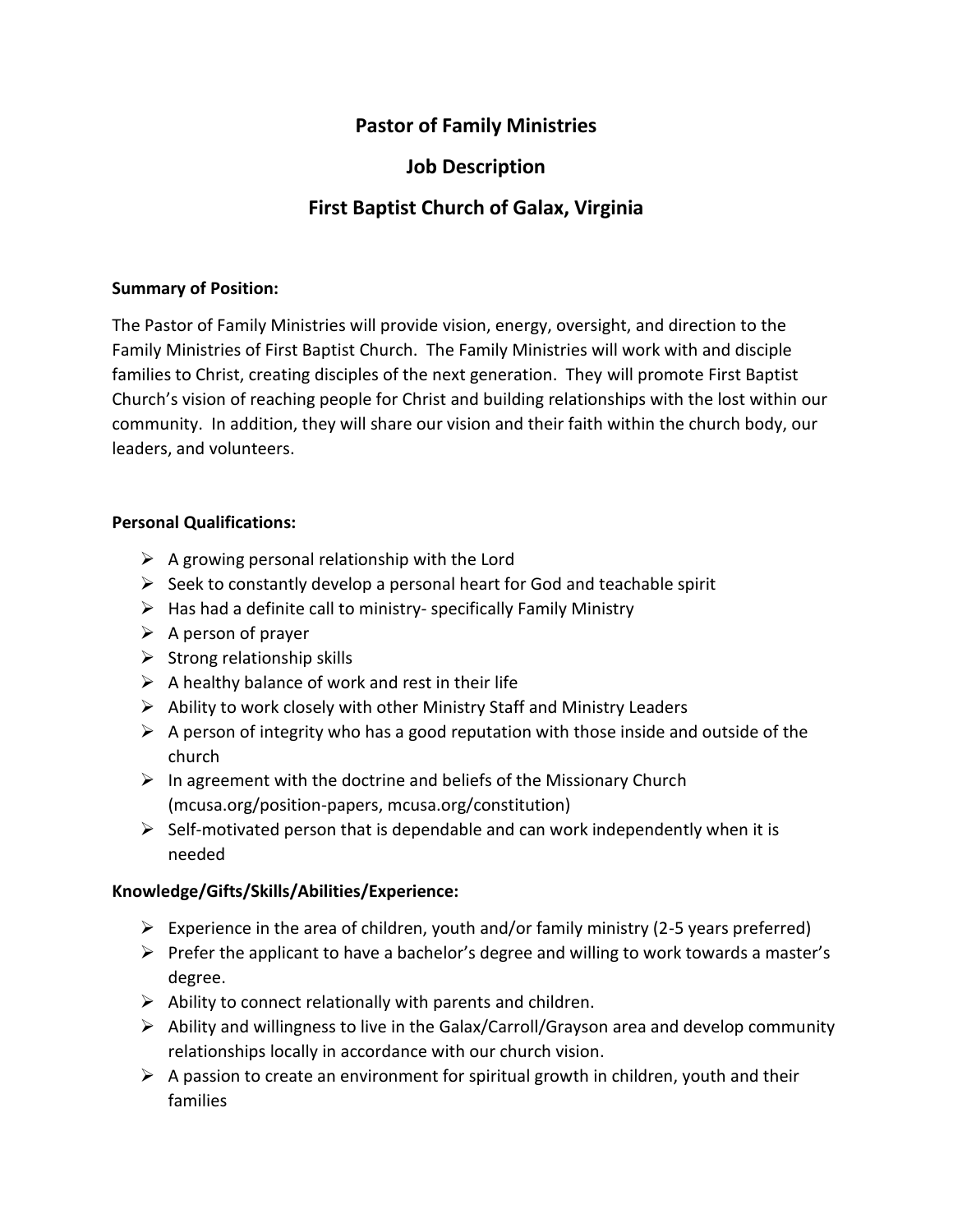- $\triangleright$  Strong leadership, organizational, administrative, and motivational skills
- $\triangleright$  Strong abilities and experience in equipping leaders and working with teams
- $\triangleright$  Proven ability to develop and implement strategy
- $\triangleright$  A willingness and ability to pioneer new things and inspire others to new initiative
- $\triangleright$  Good teaching ability and communication skills
- $\triangleright$  Counseling skills
- $\triangleright$  Open to other suggestions and utilizes them when suitable
- $\triangleright$  Demonstrates excellent communication skills

### **Responsibilities:**

### **As Staff Minster**

- $\triangleright$  Serve as a member of the pastoral staff team
- $\triangleright$  Participate in monthly staff meetings
- $\triangleright$  Participate in regular weekly visitation and outreach opportunities
- $\triangleright$  Perform general pastoral ministry to the students, their families, & community
- $\triangleright$  Perform other duties as assigned by the Senior Pastor

## **As Family Pastor**

*While we feel that the following responsibilities will help you achieve success as Faith Missionary, the Family Pastor will have the flexibility to use their creativity to develop new ministries and methods to reach and disciple students and their parents.*

- $\triangleright$  Pray for students and their families
- ➢ Seek to lead students and their families to become fully devoted followers of Jesus Christ through evangelism, discipleship, worship, prayer, ministry, and fellowship
- $\triangleright$  Equip students and adult volunteers to become multiplying disciples of Christ
- $\triangleright$  Lead the enlistment, training, and support of student leaders, parents, and volunteers
- $\triangleright$  Work with youth/children's teams in the promotion, planning, and implementation of activities, coordinating curriculum and events.
- $\triangleright$  Prepare and administer student budgets and designated accounts according to church policies
- $\triangleright$  Maintain communication between various family ministries and parents.
- $\triangleright$  Oversee/lead ongoing weekly student activities, including Sunday School and activities on Sunday evenings.
- $\triangleright$  Provide, lead, and administer opportunities for special experiences such as camps, retreats, mission trips, outings, fellowships, and ministry projects.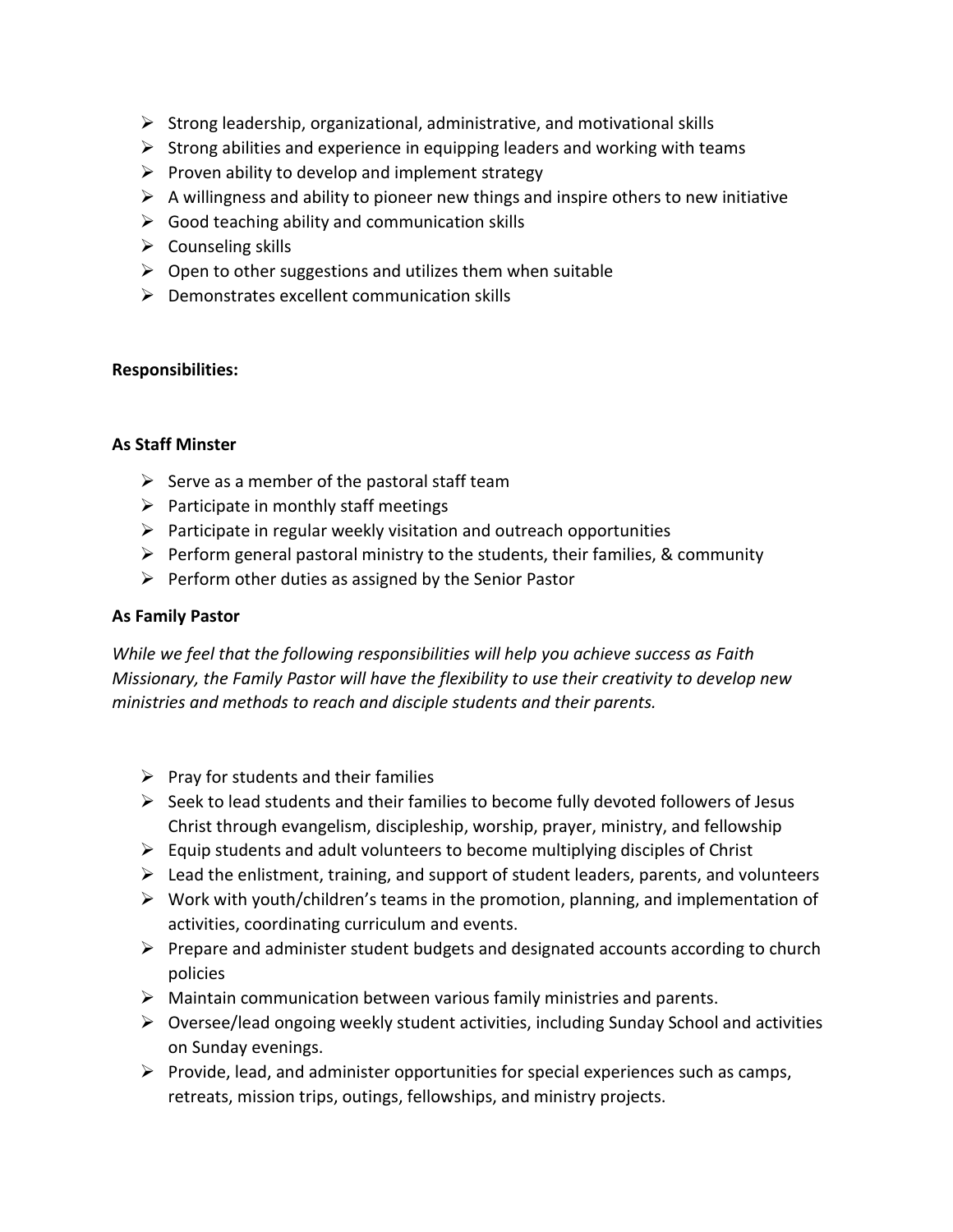- $\triangleright$  Provide and lead vacation bible school each year
- $\triangleright$  Engage students outside of church by finding ways to spend time with them, such as, attending extracurricular activities (band concerts, quiz bowl, sports events, etc) on a weekly basis
- $\triangleright$  Set annual student ministry goals
- $\triangleright$  Participate in personal training opportunities
- ➢ Oversee background check procedure and child protection policy procedures in accordance with church policy
- $\triangleright$  Be available to counsel and pray with children, youth and their parents regarding spiritual matters
- $\triangleright$  Maintain a strategy for reaching and encouraging children, youth and families into the life of the church

# **Accountability**

The Family Ministries Pastor is part of the staff and accountable to the Senior Pastor and the Personnel Team.

# **Compensation**

Full-time = 40+ hours per week

\$40,000-\$50,000 + benefits

Benefits include mileage reimbursement, 403b9, retirement plan, life insurance, disability insurance, sabbatical, vacation and holidays, and ministry expense accounts are provided